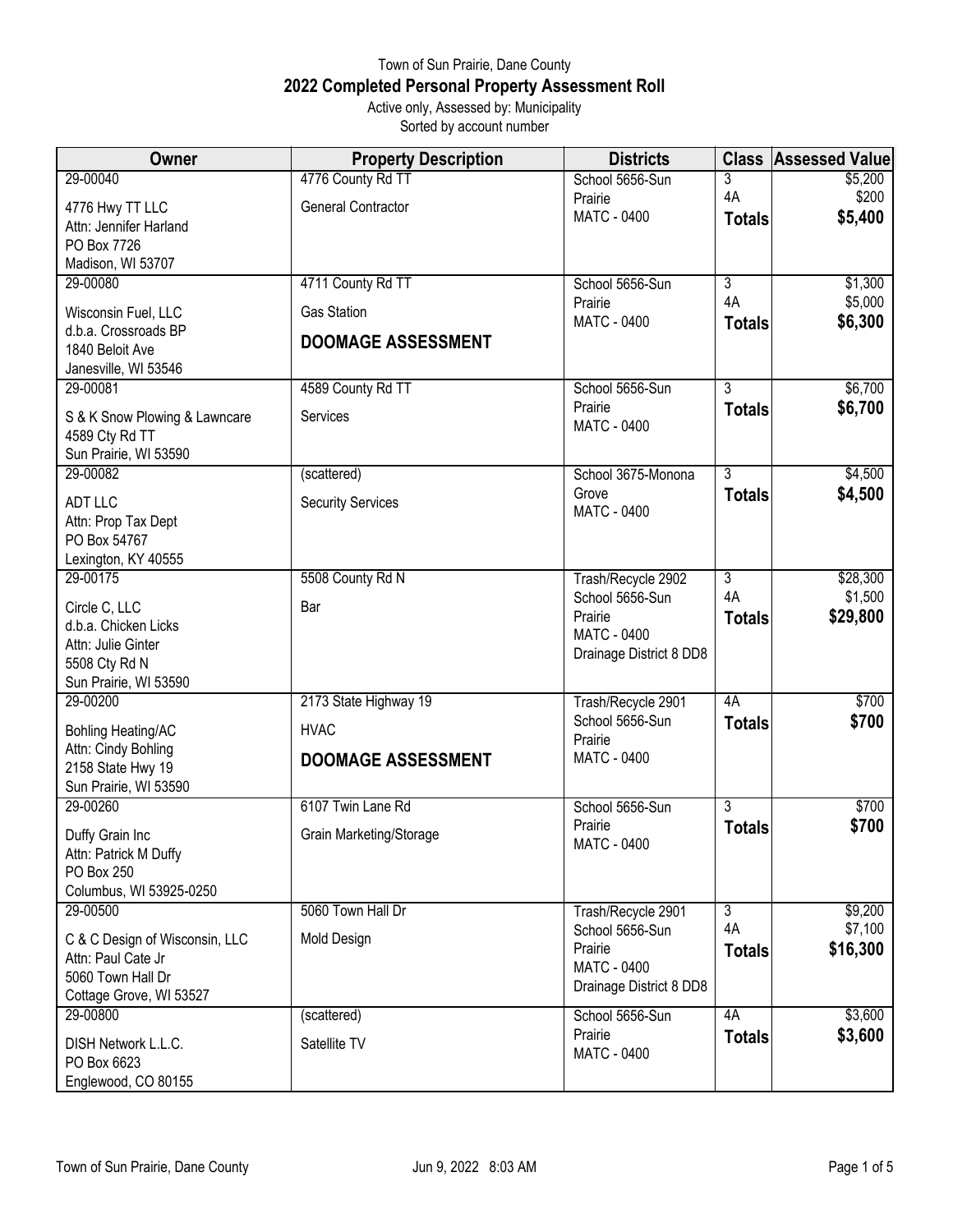| Owner                                                                                                     | <b>Property Description</b>    | <b>Districts</b>                                 | <b>Class</b>              | <b>Assessed Value</b>             |
|-----------------------------------------------------------------------------------------------------------|--------------------------------|--------------------------------------------------|---------------------------|-----------------------------------|
| 29-01620                                                                                                  | (scattered)                    | School 3332-Marshall                             | 4A                        | \$121,900                         |
| Flint Hills Resources Pine Bend LLC<br>PO Box 3755<br>Wichita, KS 67201-3755                              | Distribution                   | MATC - 0400                                      | <b>Totals</b>             | \$121,900                         |
| 29-01630                                                                                                  | (scattered)                    | School 5656-Sun                                  | 4A                        | \$39,500                          |
| Flint Hills Resources Pine Bend LLC<br>PO Box 3755<br>Wichita, KS 67201-3755                              | Distribution                   | Prairie<br><b>MATC - 0400</b>                    | <b>Totals</b>             | \$39,500                          |
| 29-01640                                                                                                  | (scattered)                    | School 3675-Monona                               | 4A                        | \$3,300                           |
| Flint Hills Resources Pine Bend LLC<br>PO Box 3755<br>Wichita, KS 67201-3755                              | Distribution                   | Grove<br><b>MATC - 0400</b>                      | <b>Totals</b>             | \$3,300                           |
| 29-02010                                                                                                  | 2804 La Rue Fields Ln          | School 5656-Sun                                  | $\overline{3}$            | \$18,400                          |
| Core & Main LP<br>PO Box 460069dept905<br>C/O Ryan LLC                                                    | <b>Waterworks Distribution</b> | Prairie<br><b>MATC - 0400</b>                    | 4A<br><b>Totals</b>       | \$35,100<br>\$53,500              |
| Houston, TX 70056                                                                                         |                                |                                                  |                           |                                   |
| 29-02800                                                                                                  | 2725 County Rd T               | Trash/Recycle 2901                               | $\overline{3}$            | \$15,300                          |
| Rice, Ricky                                                                                               | Excavating                     | School 5656-Sun<br>Prairie                       | <b>Totals</b>             | \$15,300                          |
| Attn: Ricky Rice<br>2725 Cty Rd T<br>Sun Prairie, WI 53590                                                | <b>DOOMAGE ASSESSMENT</b>      | <b>MATC - 0400</b><br>Drainage District 8 DD8    |                           |                                   |
| 29-03050                                                                                                  | 5383 Lonely Ln                 | Trash/Recycle 2901                               | $\overline{3}$            | \$900                             |
| State of the Art Auto Body<br>5383 Lonely Ln<br>Sun Prairie, WI 53590                                     | Auto Body                      | School 5656-Sun<br>Prairie<br><b>MATC - 0400</b> | 4A<br><b>Totals</b>       | \$100<br>\$1,000                  |
| 29-03455                                                                                                  | 4587 County Rd TT              | School 5656-Sun                                  | $\overline{3}$            | \$5,300                           |
| <b>Wave Communications Inc</b><br>Attn: Robert L. Heinemann<br>4587 County Rd TT<br>Sun Prairie, WI 53590 | <b>Wireless Communications</b> | Prairie<br><b>MATC - 0400</b>                    | 4A<br><b>Totals</b>       | \$400<br>\$5,700                  |
| 29-03800                                                                                                  | 4940 Town Hall Dr              | School 5656-Sun                                  | 4C                        | \$500                             |
| Dahl, Beverly<br>Attn: Beverly Dahl<br>4940 Town Hall Dr<br>Cottage Grove, WI 53527                       | Mobile Home                    | Prairie<br><b>MATC - 0400</b>                    | <b>Totals</b>             | \$500                             |
| 29-04100                                                                                                  | 2745 Bailey Rd                 | School 5656-Sun                                  | 4A                        | \$79,800                          |
| Mid-West Management, Inc<br>Attn: Marvin Busta<br>730 Rayovac Dr<br>Madison, WI 53711                     | Radio Broadcasting             | Prairie<br><b>MATC - 0400</b>                    | <b>Totals</b>             | \$79,800                          |
| 29-04400                                                                                                  | 2097 Berlin Rd                 | School 5656-Sun                                  | 4C                        | \$7,000                           |
| Schimmel, Ronald<br>2097 Berlin Rd<br>Sun Prairie, WI 53590                                               | Mobile Home                    | Prairie<br><b>MATC - 0400</b>                    | <b>Totals</b>             | \$7,000                           |
| 29-04755                                                                                                  | 4740 Pierceville Rd            | School 3332-Marshall                             | $\overline{3}$            | \$66,600                          |
| Cottage Grove Golf Development LLC<br>Attn: John Blaska<br>4740 Pierceville Rd<br>Cottage Grove, WI 53527 | <b>Golf Course</b>             | <b>MATC - 0400</b>                               | 4A<br>4B<br><b>Totals</b> | \$40,100<br>\$22,900<br>\$129,600 |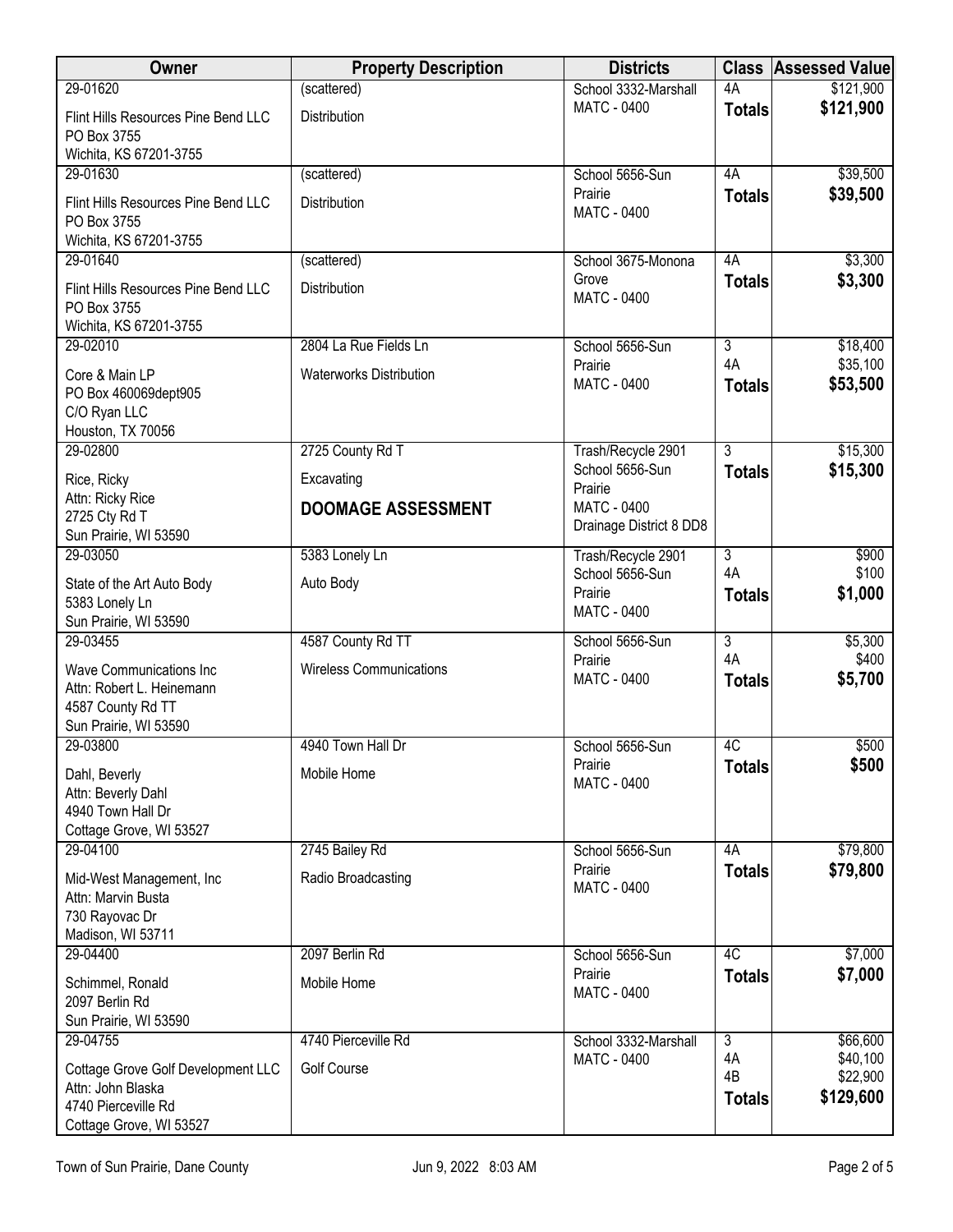| Owner                                                                                  | <b>Property Description</b> | <b>Districts</b>                                 | <b>Class</b>        | <b>Assessed Value</b> |
|----------------------------------------------------------------------------------------|-----------------------------|--------------------------------------------------|---------------------|-----------------------|
| 29-04763                                                                               | 5010 Town Hall Dr           | School 5656-Sun                                  | $\overline{AB}$     | \$391,100             |
| Rademacher, Keith & Brian<br>d.b.a. Boll Only<br>Attn: Keith & Brian Rademacher        | Building on Leased Land     | Prairie<br><b>MATC - 0400</b>                    | <b>Totals</b>       | \$391,100             |
| 5010 Town Hall Dr                                                                      |                             |                                                  |                     |                       |
| Cottage Grove, WI 53527                                                                |                             |                                                  |                     |                       |
| 29-04771                                                                               | 2833 La Rue Fields Ln       | School 5656-Sun                                  | $\overline{3}$      | \$2,700               |
| JK Hackl Transportation<br>2833 La Rue Fields Ln<br>Sun Prairie, WI 53590              | Transportation              | Prairie<br><b>MATC - 0400</b>                    | 4A<br><b>Totals</b> | \$100<br>\$2,800      |
| 29-04775                                                                               | (scattered)                 | School 5656-Sun                                  | $\overline{3}$      | \$4,000               |
| DirecTV, LLC<br>Attn: Kroll LLC<br>PO Box 2789                                         | Satellite TV                | Prairie<br><b>MATC - 0400</b>                    | <b>Totals</b>       | \$4,000               |
| Addison, TX 75001                                                                      |                             |                                                  |                     |                       |
| 29-04787                                                                               | (scattered)                 | School 5656-Sun                                  | 4A                  | \$400                 |
| Amerigas Propane LP<br><b>PO Box 798</b><br>Valley Forge, PA 19482                     | Propane Sales               | Prairie<br><b>MATC - 0400</b>                    | <b>Totals</b>       | \$400                 |
| 29-04788                                                                               | 5821 Fox Tail Rd            | Trash/Recycle 2901                               | $\overline{3}$      | \$2,100               |
| Bindl, Misty<br>d.b.a. Lasting Impressions Photo<br>5821 Fox Tail Rd                   | Photography                 | School 5656-Sun<br>Prairie<br><b>MATC - 0400</b> | 4A<br><b>Totals</b> | \$4,800<br>\$6,900    |
| Marshall, WI 53559-8972                                                                |                             |                                                  |                     |                       |
| 29-04789                                                                               | 6036 Town Hall Dr           | Trash/Recycle 2901                               | $\overline{3}$      | \$100                 |
| <b>Brenda Eckhardt Studios</b><br>6036 Town Hall Dr<br>Sun Prairie, WI 53590           | Photography                 | School 5656-Sun<br>Prairie<br><b>MATC - 0400</b> | <b>Totals</b>       | \$100                 |
| 29-04790                                                                               | 2627 Bailey Rd              | Trash/Recycle 2901                               | $\overline{3}$      | \$900                 |
| Carrie Anciaux Photography LLC                                                         | Photography                 | School 5656-Sun<br>Prairie                       | 4A<br><b>Totals</b> | \$3,500<br>\$4,400    |
| 2627 Bailey Rd<br>Sun Prairie, WI 53590                                                | <b>DOOMAGE ASSESSMENT</b>   | <b>MATC - 0400</b>                               |                     |                       |
| 29-04797                                                                               | 2809 La Rue Fields Ln       | School 5656-Sun                                  | 3                   | \$8,200               |
| Sunbelt Rentals Inc<br>d.b.a. Branch #366<br>Attn: Property Tax Dept                   | <b>Equipment Rentals</b>    | Prairie<br>MATC - 0400                           | 4A<br><b>Totals</b> | \$46,700<br>\$54,900  |
| 2341 Deerfield Dr<br>Fort Mill, SC 29715                                               |                             |                                                  |                     |                       |
| 29-04798                                                                               | 5010 Town Hall Dr           | School 5656-Sun                                  | 4 <sub>B</sub>      | \$292,200             |
| Brian K. Rademacher<br>5010 Town Hall Dr<br>Cottage Grove, WI 53527                    |                             | Prairie<br>MATC - 0400                           | <b>Totals</b>       | \$292,200             |
| 29-04800                                                                               | 2833 La Rue Fields Ln       | School 5656-Sun                                  | $\overline{3}$      | \$6,200               |
| Gordon Flesch Company Inc/GFC<br>Leasing<br>2675 Research Park Dr<br>Madison, WI 53711 | Leasing                     | Prairie<br><b>MATC - 0400</b>                    | <b>Totals</b>       | \$6,200               |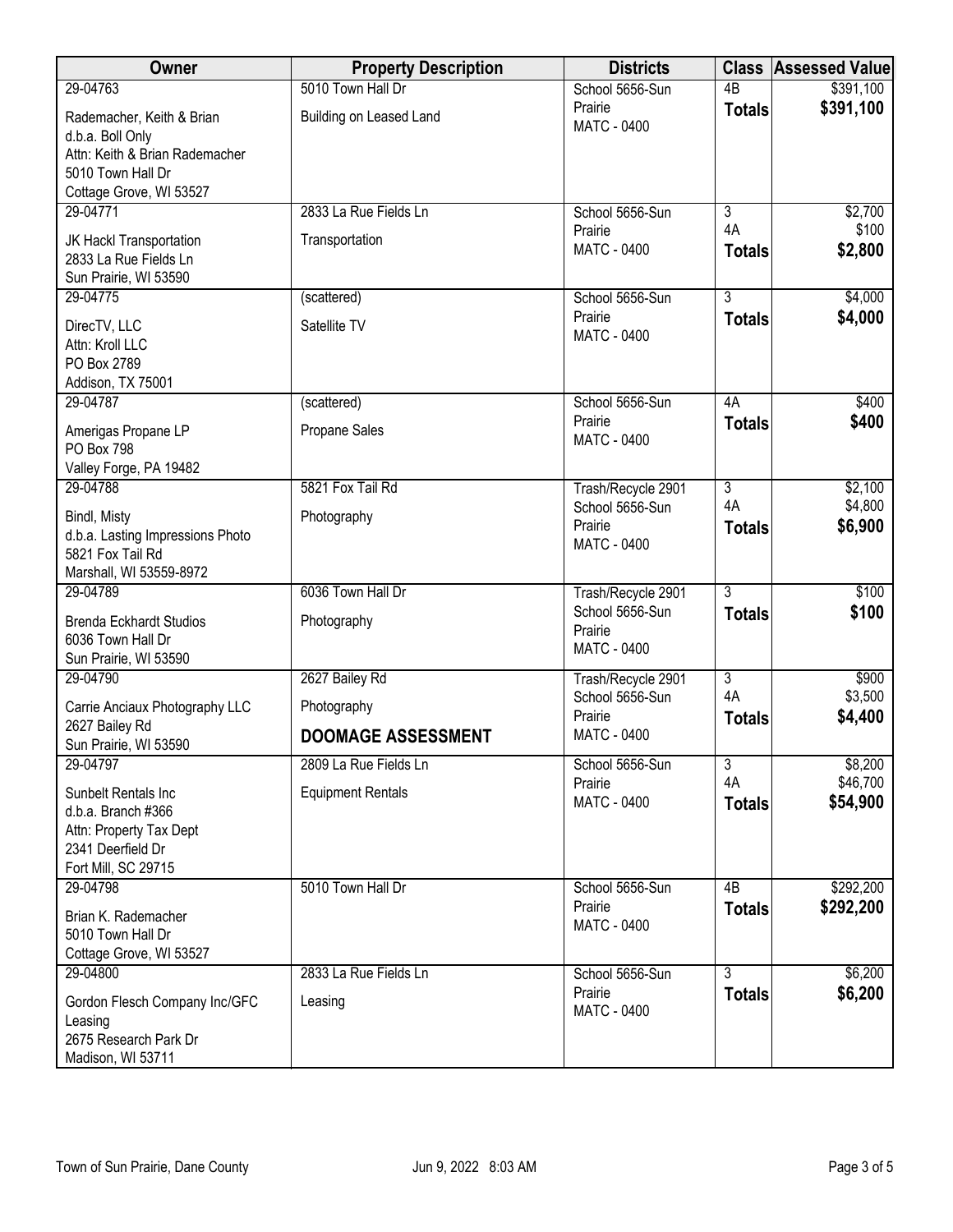| Owner                                                    | <b>Property Description</b> | <b>Districts</b>                              |                | <b>Class Assessed Value</b> |
|----------------------------------------------------------|-----------------------------|-----------------------------------------------|----------------|-----------------------------|
| 29-04802                                                 | 2264 Manley Dr              | Trash/Recycle 2901                            | 3              | \$2,100                     |
| <b>Accurate Power Washing</b>                            | Power Washing               | School 5656-Sun<br>Prairie                    | 4A             | \$100                       |
| 2264 Manley Dr                                           |                             | <b>MATC - 0400</b>                            | <b>Totals</b>  | \$2,200                     |
| Sun Prairie, WI 53590                                    |                             |                                               |                |                             |
| 29-04803                                                 | 2775 La Rue Fields Ln       | School 5656-Sun                               | $\overline{3}$ | $\sqrt[6]{}$                |
| <b>ADS Mechanical</b>                                    | Heating/Air Conditioning    | Prairie<br><b>MATC - 0400</b>                 | 4A             | \$200                       |
| 2775 LaRue Fields Ln                                     |                             |                                               | <b>Totals</b>  | \$200                       |
| Sun Prairie, WI 53590                                    |                             |                                               |                |                             |
| 29-04807                                                 | 2825 County Rd T            | Trash/Recycle 2901                            | $\overline{3}$ | \$5,100                     |
| Miller, Douglas                                          | Carnival Equipment          | School 5656-Sun<br>Prairie                    | <b>Totals</b>  | \$5,100                     |
| 2825 Cty Rd T<br>Sun Prairie, WI 53590                   | <b>DOOMAGE ASSESSMENT</b>   | <b>MATC - 0400</b><br>Drainage District 8 DD8 |                |                             |
| 29-04810                                                 | 5833 Grassland Ter          | School 5656-Sun                               | $\overline{3}$ | \$200                       |
|                                                          |                             | Prairie                                       | 4A             | \$300                       |
| Kevin Kleckner Homes Inc                                 | <b>Builders</b>             | <b>MATC - 0400</b>                            | <b>Totals</b>  | \$500                       |
| 5833 Grassland Ter<br>Sun Prairie, WI 53559-8987         |                             |                                               |                |                             |
| 29-04811                                                 | (scattered)                 | School 3675-Monona                            | 4A             | \$19,800                    |
|                                                          |                             | Grove                                         | <b>Totals</b>  | \$19,800                    |
| Pellitteri Waste Systems, Inc<br>PO Box 259426           | <b>Waste Removal</b>        | <b>MATC - 0400</b>                            |                |                             |
| Madison, WI 53725                                        |                             |                                               |                |                             |
| 29-04820                                                 | 2844 Deer Creek Run         | Trash/Recycle 2901                            | 4A             | \$900                       |
|                                                          | Contractors                 | School 5656-Sun                               | <b>Totals</b>  | \$900                       |
| Muir Roofing and Construction LLC<br>2844 Deer Creek Run |                             | Prairie                                       |                |                             |
| Sun Prairie, WI 53590-9201                               | <b>DOOMAGE ASSESSMENT</b>   | <b>MATC - 0400</b>                            |                |                             |
| 29-04821                                                 | 5589 Twin Lane Rd           | Drainage District 9 DD9                       | 4A             | \$100                       |
|                                                          |                             | Trash/Recycle 2901<br>School 5656-Sun         | <b>Totals</b>  | \$100                       |
| Locks & Unlocks Inc                                      | Locksmith                   | Prairie                                       |                |                             |
| Attn: Jake & Lorelie Matteson                            | <b>DOOMAGE ASSESSMENT</b>   | <b>MATC - 0400</b>                            |                |                             |
| 5589 Twin Lane Rd<br>Marshall, WI 53559                  |                             |                                               |                |                             |
| 29-04822                                                 | 4434 County Rd TT           | Trash/Recycle 2902                            | 4A             | \$44,100                    |
|                                                          |                             | School 5656-Sun                               | <b>Totals</b>  | \$44,100                    |
| <b>SBA Towers II LLC</b>                                 | Tower                       | Prairie                                       |                |                             |
| Attn: Tax Department<br>8051 Congress Ave                |                             | <b>MATC - 0400</b>                            |                |                             |
| Boca Raton, FL 33487                                     |                             |                                               |                |                             |
| 29-04823                                                 | 5331 Pierceville Rd         | School 3332-Marshall                          | 4A             | \$81,800                    |
| SpectraSite Communications Inc WI                        | Tower                       | <b>MATC - 0400</b>                            | <b>Totals</b>  | \$81,800                    |
| PO Box 723597                                            |                             |                                               |                |                             |
| Atlanta, GA 31139                                        |                             |                                               |                |                             |
| 29-04824                                                 | 1865 Yelk Rd                | School 5656-Sun                               | 4A             | \$39,600                    |
| <b>Subcarrier Communications Inc</b>                     | Tower                       | Prairie                                       | <b>Totals</b>  | \$39,600                    |
| 139 White Oak Ln                                         |                             | <b>MATC - 0400</b>                            |                |                             |
| Old Bridge, NJ 08857                                     |                             |                                               |                |                             |
| 29-04826                                                 | (scattered)                 | School 5656-Sun                               | $\overline{3}$ | \$9,100                     |
| New Aqua, LLC                                            | Leasing                     | Prairie                                       | <b>Totals</b>  | \$9,100                     |
| d.b.a. Aqua Systems                                      |                             | MATC - 0400                                   |                |                             |
| 7785 E US Hwy 36                                         | <b>DOOMAGE ASSESSMENT</b>   |                                               |                |                             |
| Avon, IN 46123                                           |                             |                                               |                |                             |